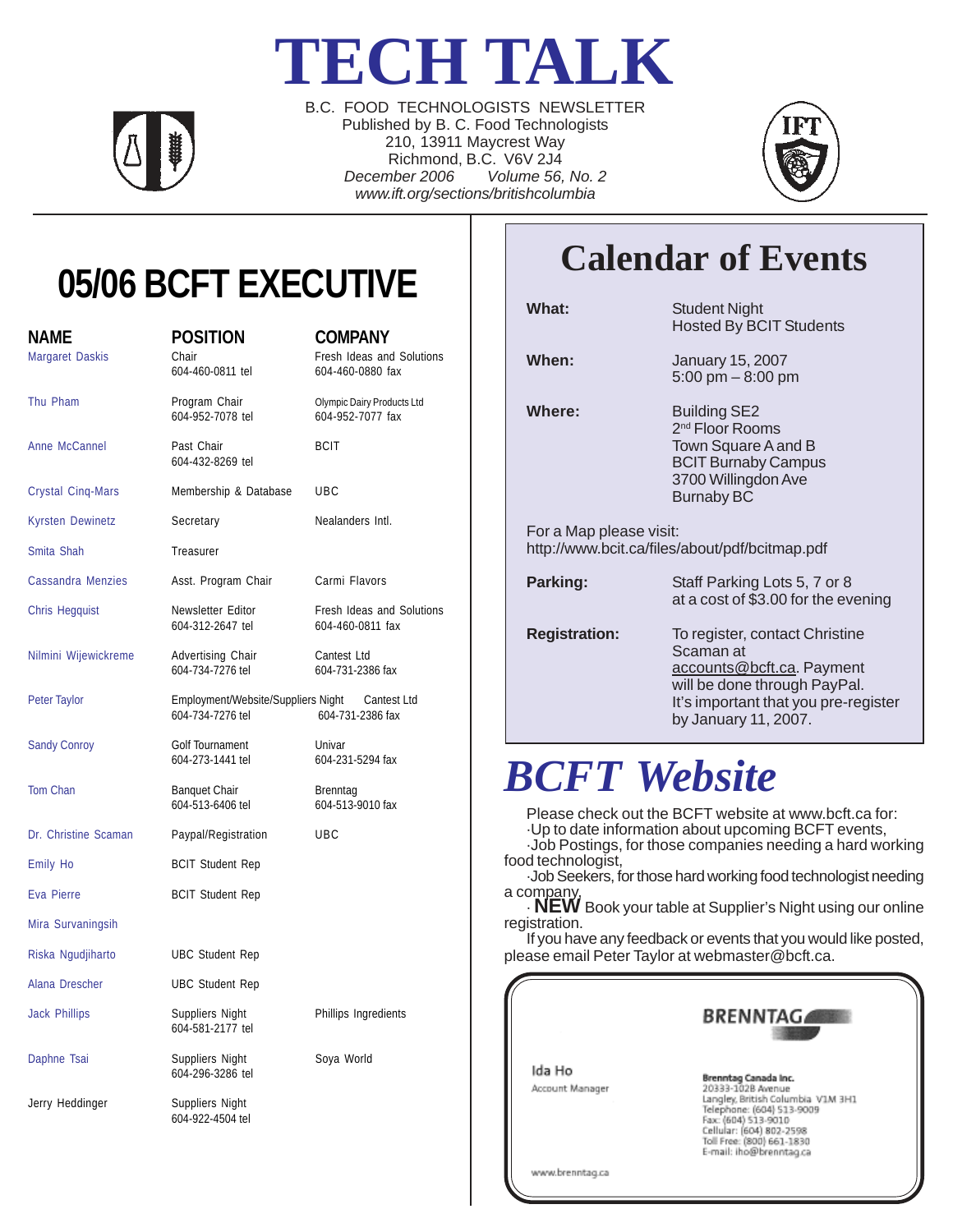### *Supplier's Night Is Coming! Mark Feb. 28th on Your Calendar*

BC Food Technologists Association invites you to exhibit in our 13th Annual Supplier's Night table top event. Our event will be held on Wednesday February 28th, 2007. It is the third show of a series that starts in Portland (Feb 26<sup>th</sup>), then Seattle (Feb 27<sup>th</sup>) before concluding in Vancouver British Columbia, Canada  $(Feb 28<sup>th</sup>)$ .

Our show creates an opportunity for networking and displaying of your products and services to R&D Technologists, Food Scientists, Purchasers, and Senior Managers from leading food and beverage manufacturers in BC.

For more information please view the PDF file attached for our brochure and registration form.

If you would like to register online, please follow this link http://www.bcft.ca/supplier\_registration.htm, complete



information and submit payment as described. Registration does not however guarantee reservations. Remember to submit payment along with your registration information for guaranteed reservations. Tables will be assigned only to paid registrants. For more information please contact us at suppliersnight@bcft.ca. Once we receive the registration information and payment we will confirm your registration via email.

To take advantage of the early bird registration fee you must register and pay before January 15<sup>th</sup> 2007. Fees for Supplier's night tables are \$200 CDN or \$175 US with registration and payment before January 15th 2007. After January 15th 2007 fees for suppliers' night tables are \$250CDN and \$220US.

Looking forward to seeing you at the BCFT Supplier's Night!



**TANT** A LIFE SCIENCE COMPANY

#### **99 FOOD SAFETY**



# **Expertise in Food Analysis**

- · Pesticide Residues & Hormones
- Nutrition Labelling
- · Microbiology
- Food Chemistry

VANCOUVER

- . Natural Health Products
- Gas Testing for Package Evaluation

WINNIPEG

• Effluent Water Testing

KELOWNA

Call 1 800 665 8566, visit www.cantest.com or email foodsafety@cantest.com for further information

VICTORIA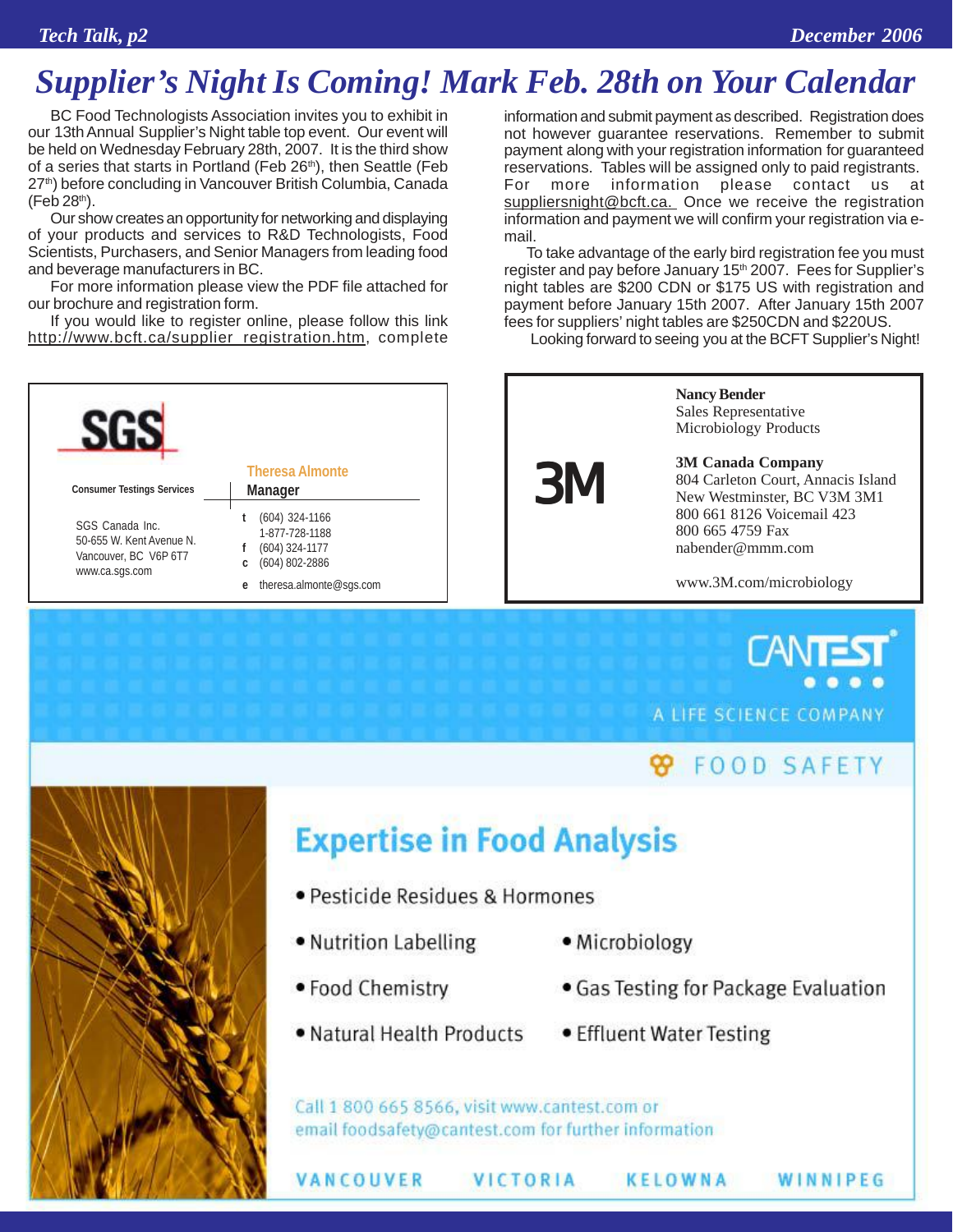## *Thank You from BC Food Technologists Award Recipient in Food Technology for 2006*

*I wish to express my gratitude to the BC Food Technologists and the donors towards my selection for the above award. My family also attended the awards ceremony on Thursday, June 22nd and they were deeply honored in the manner students were recognized for their sterling academic performance during their term of studies at BCIT.*

*Please convey my sincere appreciation to the BC Food Technologists and the donors for the \$626 as this will be utilized towards by graduate studies at BCIT commencing in the fall of 2006.*

*Sincerely,*

*Ashwin Kumar Din*





# *For Employers and Job Searchers*

BCFT sponsors 'no-charge' job postings and resume postings on our website. Please ensure the posting is in pdf or word document form. Optionally, we can provide a form for the job posting.

Check out the current positions available at this link:

http://www.bcft.ca/Positions\_available.htm

For more information or to post a job, contact Peter Taylor at

webmaster@bcft.ca

**Sandy Conroy** Sales Representative Food and Pharmaceuticals

**Univar Canada Ltd.** 9800 Van Horne Way Richmond, BC V6X 1W5

| UNIVAR |              |  |  |  |
|--------|--------------|--|--|--|
| Tel    | 604 273 1441 |  |  |  |
| Fax    | 604 231 5294 |  |  |  |

TF 1 800 663 9628 sandy.conroy@univarcanada.com

www.univarcanada.com



FOOD, DAIRY, FISHERIES & WATER TESTING

Analytical Chemistry + Microbiology + Nutritional Analysis + Water & Waste Water Analysis + Import & Export Inspection + ISO9000 & HACCP Quality System Consulting + Sensory Evaluation + Product Development & Formulation

#12 - 3871 North Fraser Way, Burnaby, BC, V5J 5G6 Ph:(604) 432-9311, Fax: (604) 432-7768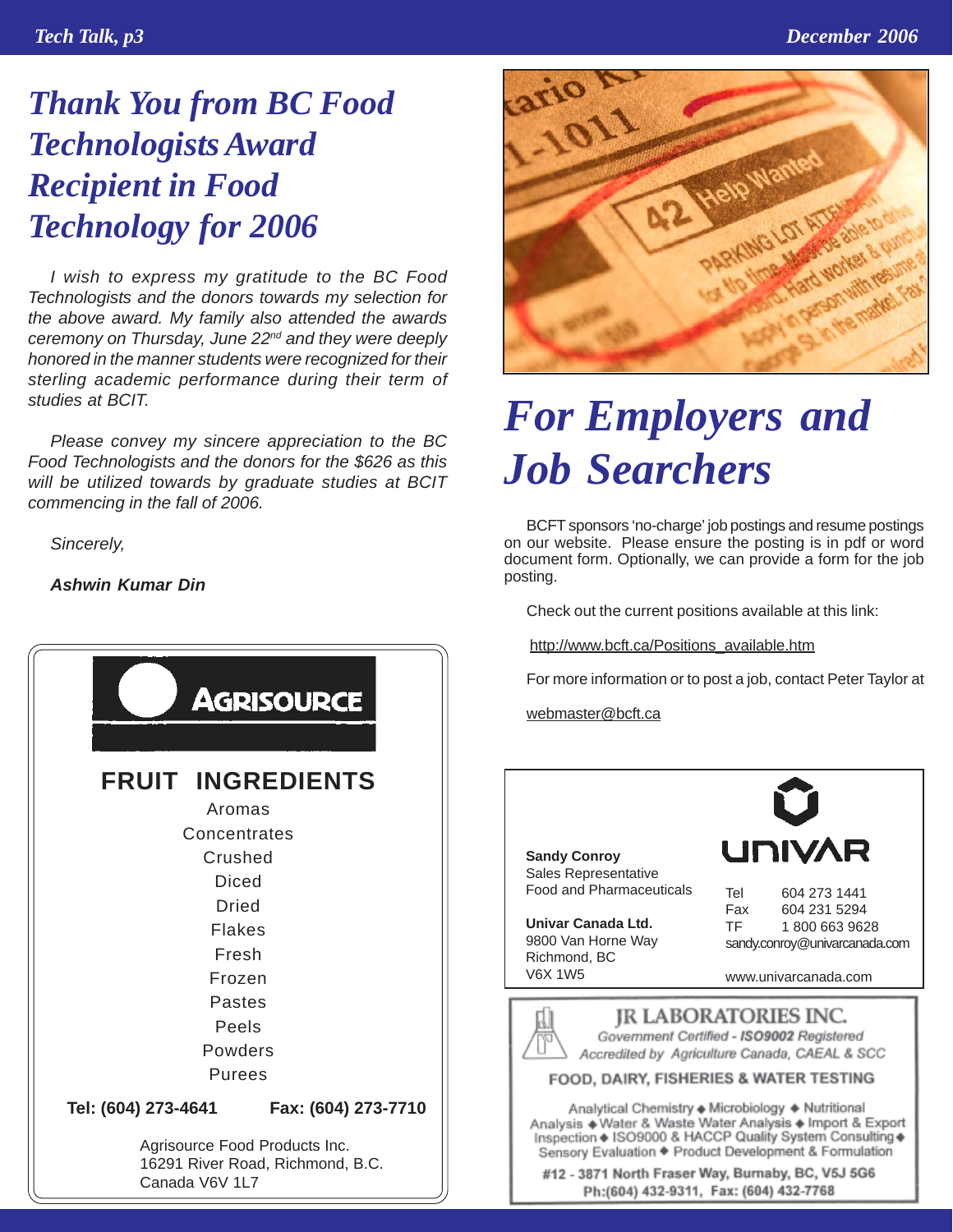# **Audits: The CFIA Views on How to Improve Internal Audits in Your Plant**

The next exhilarating BCFT meeting, Student Night will be held at BCIT and hosted by the Food Technology Students on the discussion of internal audits in a food plant.

The networking event this year is a friendly Challenge Cup. Students and industry members will be randomly grouped in teams to answer food related trivia. Everyone is encouraged to participate because a prize will be given out to the winning team.

Greig Beilhartz, Inspection Manager with CFIA will be addressing the topic of internal audits. Greig will cover how to perform an audit and how to prepare for an audit in a food plant. He will also be covering employment opportunities within CFIA.

Greig's been with the Federal Government for "30" years. His teams' expertise has helped companies in BC meet the government regulations. He has also been involved with the development and delivery of HACCP training courses. Greig is an ideal mentor in supporting current students, graduating students and graduates of Food Industry Programs.

#### *Who Should Attend*

This event will be of particular interest to those who want to network; those who work in the food industry that may be involved in HACCP; or those who play a role in conducting audits in a food plant. This talk will provide a quick overview on how to improve auditing.



1071 Cliveden Avenue, Annacis Island Delta, British Columbia V3M 6N4 Customer Service / Order Desk: Telephone: (604) 525-3326 Facsimile: (604) 525-8409 Toll Free: 1-877-698-6620 Website: www.canadacolors.com

| DATE:                 | January 15, 2006                        |
|-----------------------|-----------------------------------------|
| Location:             | <b>BCIT Burnaby Campus</b>              |
|                       | <b>Building SE2</b>                     |
| Rooms:                | 2 <sup>nd</sup> Floor Town Square A & B |
|                       |                                         |
|                       |                                         |
| TIME                  |                                         |
| $5:00$ pm - $5:45$ pm | Registration                            |
| 5:45 pm - 6:30 pm     | Networking Event:"A Challenge Cup"      |
| 6:30 pm - 7:00 pm     | <b>Light Snack</b>                      |

**7:00 pm - 7:45 pm** Greig Beilhartz:Audits & Employment **7:45 pm** - **8:00 pm** Questions, wrap-up and prizes

#### **COST**

| Pre-registration by January 11           |                     |  |  |
|------------------------------------------|---------------------|--|--|
| Students:                                | Free *Must Register |  |  |
| Members:                                 | \$15.00             |  |  |
| Non-members:                             | \$30.00             |  |  |
| Registration at the door                 |                     |  |  |
| Regardless of Membership Status: \$40.00 |                     |  |  |

#### **PARKING**

Parking is conveniently located in staff lots 5, 7, or 8; these lots are available to the public after 4:30 pm for a cost of \$3.00. These parking lots are not accessible from Willingdon. Access from either Canada Way or Wayburne. Please see map:

http://www.bcit.ca/files/about/pdf/bcitmap.pdf



www.carmiflavors.com cmenzies@carmiflavors.com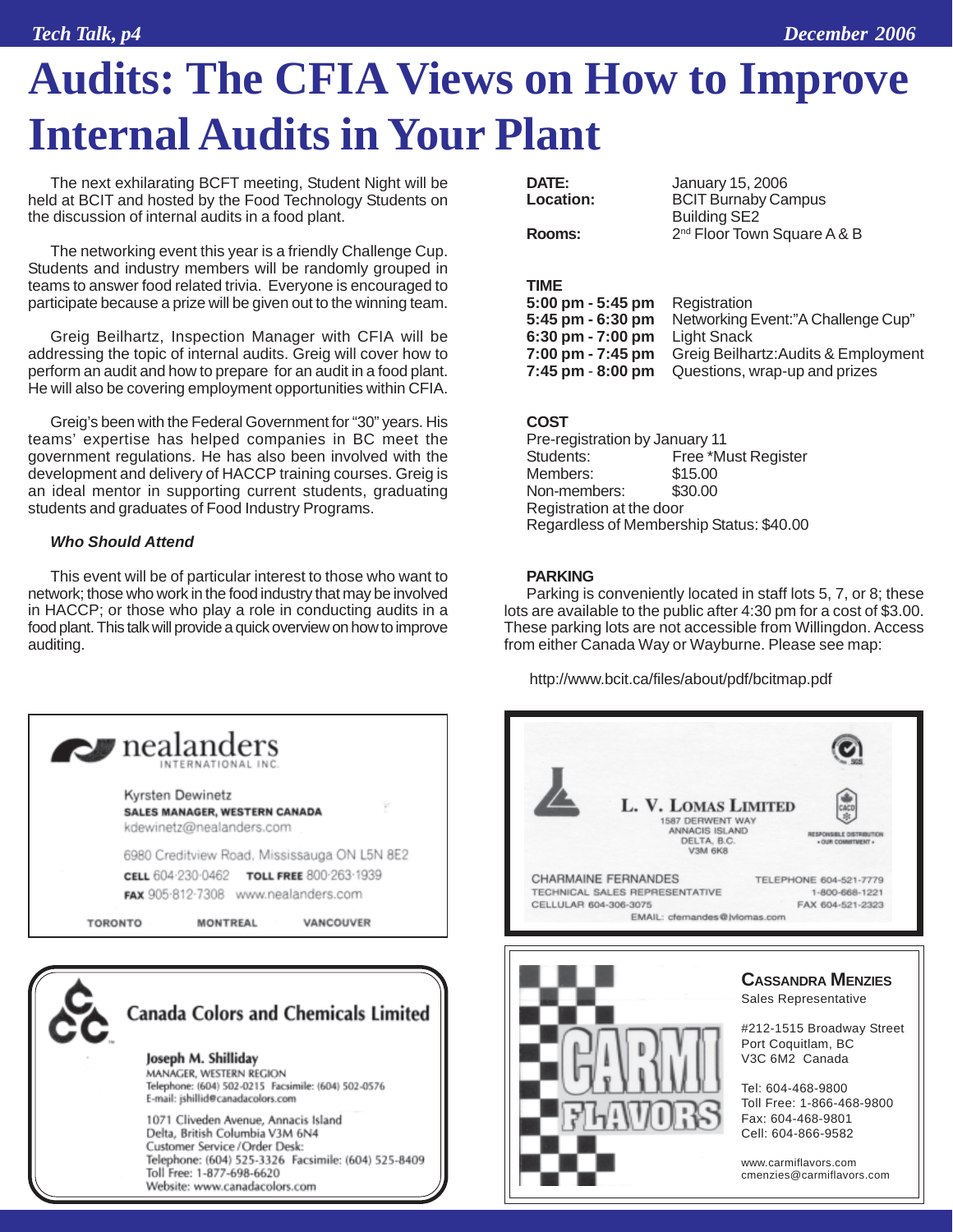## *Online Payments for Events and Seminars Now Available*



This year BCFT has introduced online payments for events and seminars thought paypal. There are significant discounts if payments are made through this system for prior attendance to the event or seminar.

Once registered for a seminar or event with our BCFT Registration Chair - Christine Scaman at accounts@bcft.ca, an electronic invoice will be emailed with a link to payment options through paypal.

Paypal hosts a secure method for payment of our events with a credit card. In order to have the 'prepayment' discount benefit you must pay through this system or you will be subject to the 'at door' rate.

Once redirected to the paypal secure site via the link in your email, you will be requested to provide the details of your credit card. Pay pal accepts most major credit cards. If you already have a paypal account you can pay through your paypal account. Be advised that the credit card attached to your pay pal account can not be used to pay directly via credit card.

We believe this will greatly assist with seminar and event registration and minimize the handling of cash at the door for our volunteers.

If there are any concerns or issues with this payment system, do not hesitate to contact our Webmaster at webmaster@bcft.ca.





## **Joke of the Month:**

*Why Engineers Don't Write Recipe Books*

Chocolate Chip Cookies:

INGREDIENTS:

- 1.  $532.35$  cm<sup>3</sup> gluten
- 2.  $4.9 \text{ cm}^3$  NaHCO<sub>3</sub>
- 3. 4.9 cm<sup>3</sup> refined halite

4. 236.6 cm3 partially hydrogenated tallow triglyceride

- 5. 177.45 cm $^3$  crystalline  $\rm C_{12}H_{22}O_{11}$
- 6. 177.45 cm $^3$  unrefined  $\text{C}_{_{12}}\text{H}_{_{22}}\text{O}_{_{11}}$
- 7. 4.9 cm<sup>3</sup> methyl ether of protocatechuic aldehyde

8. Two calcium carbonate-encapsulated avian albumencoated protein

9. 473.2 cm $^3$  theobroma cacao

10. 236.6 cm3 de-encapsulated legume meats (sieve size #10)

#### INSTRUCTIONS:

To a 2-L jacketed round reactor vessel (reactor #1) with an overall heat transfer coefficient of about 100 Btu/F-ft2-hr, add ingredients one, two and three with constant agitation. In a second 2-L reactor vessel with a radial flow impeller operating at 100 rpm, add ingredients four, five, six, and seven until the mixture is homogenous. To reactor #2, add ingredient eight, followed by three equal volumes of the homogenous mixture in reactor #1. Additionally, add ingredient nine and ten slowly, with constant agitation. Care must be taken at this point in the reaction to control any temperature rise that may be the result of an exothermic reaction.

Using a screw extrude attached to a #4 nodulizer, place the mixture piece-meal on a 316SS sheet (300 x 600 mm). Heat in a 460K oven for a period of time that is in agreement with Frank & Johnston's first order rate expression (see JACOS, 21, 55), or until golden brown. Once the reaction is complete, place the sheet on a 25 C heat-transfer table, allowing the product to come to equilibrium.